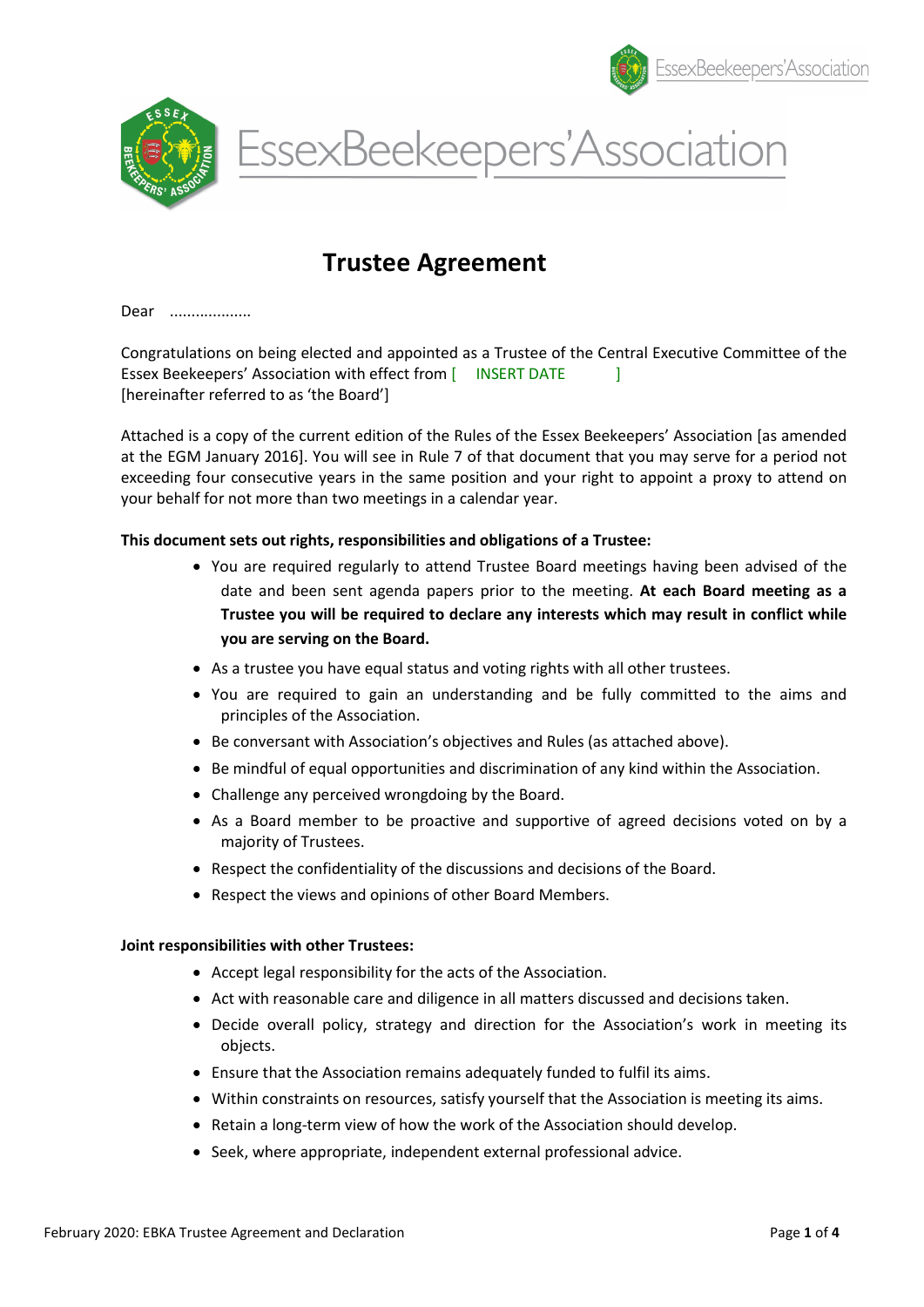Ensure that any Trustee responsibilities delegated to Officers, Divisions and individual members of the Association are carried out.

## At any time should you decide to resign from the Board you should do so by writing to the Chair of the Board stating the reasons, if they relate to the Association and its activities.

## Additional Notes – Codes of Conduct

### **Training**

Trustees should acquaint themselves with induction material provided and attend such training as designed by the Association (including the Trustee Code of Conduct issued by the Charity Commission).

#### Selflessness

Trustees have a general duty to act in the best interests of the Association as a whole, not merely their division. They should not act in order to gain financial or other material benefits for themselves, family, friends or any other organisation they represent.

#### Integrity

- Trustees must not place themselves under any financial or other obligation to outside individuals or organisations that might seek to influence them in the performance of their role.
- As well as avoiding actual impropriety, Trustees should avoid improper behaviour of any kind.
- Avoid accepting gifts and hospitality that might reasonably be held to influence their judgement.
- Ensure that confidential material, including personal data, is handled in accordance with data protection laws and in accordance with the Association's policy and procedures.
- Be as open as possible about their decisions and action taken. They should give reasons for their decisions and restrict information only when the wider interest clearly demands.

#### **Objectivity**

In pursuance of your role as a Trustee, and in acting with reasonable care, you should be mindful of equal opportunities and discrimination of any kind, to consider the benefit of external professional advice in reaching an agreed position and to respect the opinions of the majority of voting members at Board meetings.

#### Accountability

- To ensure that any paid appointment is approved at the Association's Annual General Meeting.
- To ensure the Association complies with all relevant laws on all occasions.
- To ensure that all Divisions and the Association's membership does not sign any agreement or makes a commitment to request funding from any source without the knowledge and agreement of the Board.
- To ensure that decisions and actions taken are accountable and submit them to scrutiny, as appropriate to that role.

#### Honesty

- Have a duty to declare any interests relating to their role as a trustee and to take steps to resolve any conflicts that may arise. Where private interests of a trustee conflicts with their trustee duties, he/she must resolve this conflict in favour of the trustee role.
- Must make relevant declarations of interest in the different circumstances and roles they play both within and outside the Association.

#### Leadership

Promote and support the principles of leadership by example and respect the roles of the Officers.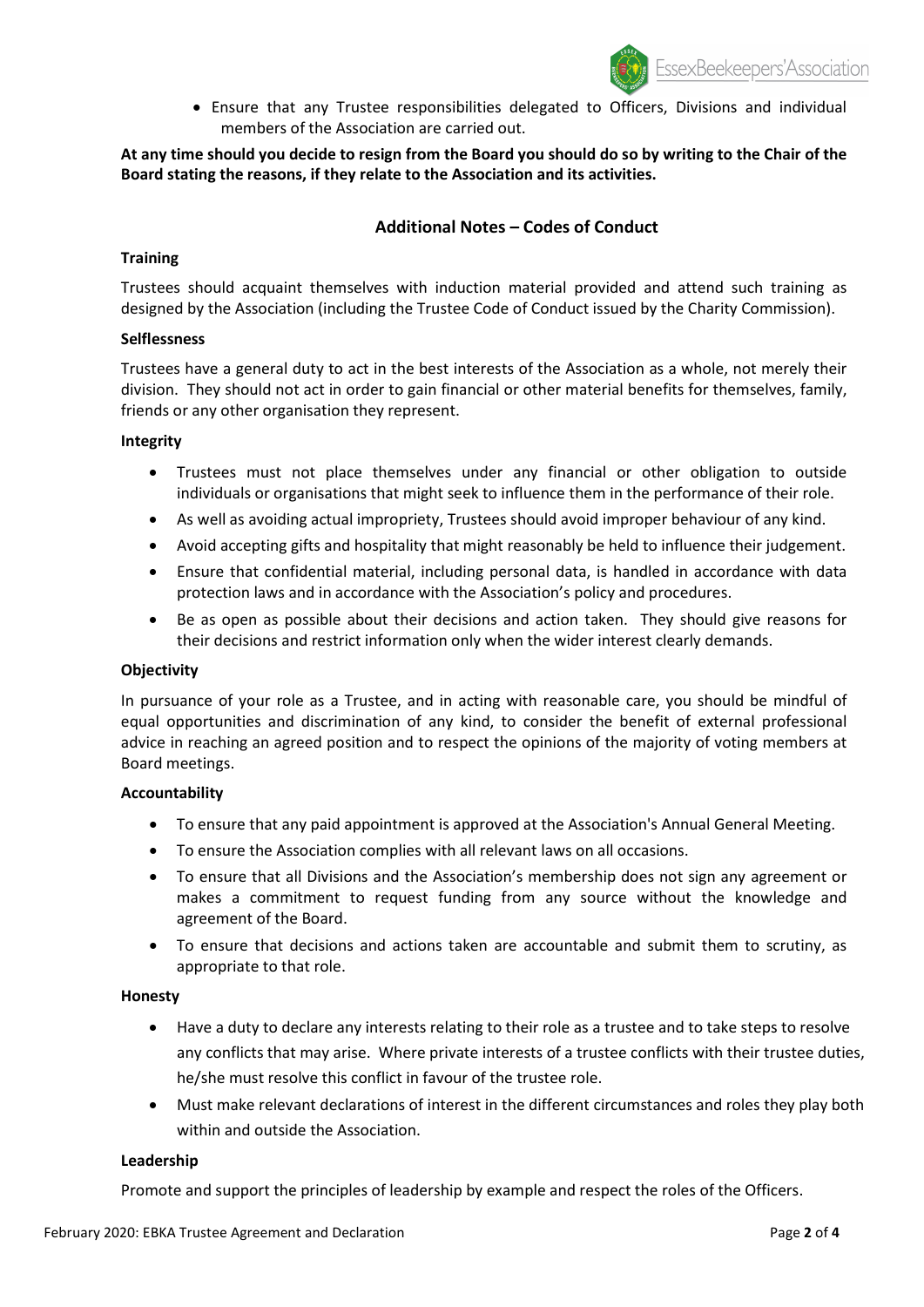

## **Declaration**

- I have read and understood the provisions of this Trustee Agreement.
- I undertake to familiarise myself with the Association's objectives, plans and financial position.
- I shall declare all conflicts of interest as and when they arise. If at any time these conflicts hamper my ability to perform my roles as trustee, I shall resign from the Board.
- I shall keep all the proceedings at Trustee meetings confidential and shall not discuss any of the issues without prior Board clearance.

I further declare that:

- I am over age 18 and have not been prevented from acting as a trustee because I have an unspent conviction for an offence involving dishonesty or deception or I am currently declared bankrupt (or subject to bankruptcy restrictions or an interim order).
- I am not subject to an individual voluntary arrangement (IVA) to pay off debts with creditors and I am not disqualified from being a company director nor am I subject to an order made under section 429(2) of the Insolvency Act 1986.
- I have not been previously been removed as a trustee due to misconduct or mismanagement and I am not disqualified from being a trustee by an order of the Charity Commission under section 81(2)(a) of the Charities Act 2011.
- I undertake to fulfil my responsibilities and duties as a trustee of the Association in good faith and in accordance with the law and within the Association's aims and objectives.
- I do not have any financial interests in conflict with those of the Association (either in person or through family or business connections) except those which I have formally notified in a conflict of interest statement. I will specifically notify any such interest at any meeting where trustees are required to make a decision which affects my personal interests, and I will absent myself entirely from any decision on the matter and not vote on it.
- I understand that my personal details (full name, home address, date of birth, contact telephone number, email address) will be further processed by the Association for the purposes of my being a trustee and until I step down from the role. The Association is permitted to do this under the legitimate Interests basis provided by law and my personal details will be disclosed to the Charity Commission and held on publicly available record. My details will also be shared with the BBKA and may be made available to other Beekeeping Associations while a trustee. My details (name and email address) will also be made available to all members of the Association in The Essex Beekeeper magazine and on the EBKA Website. I understand I have the right to request access to, erasure of and rectification of my personal details held by the Association and I can do this by contacting the General Secretary.

Signed:……………………………………………… Date..........................................

Printed Name .............................................................................